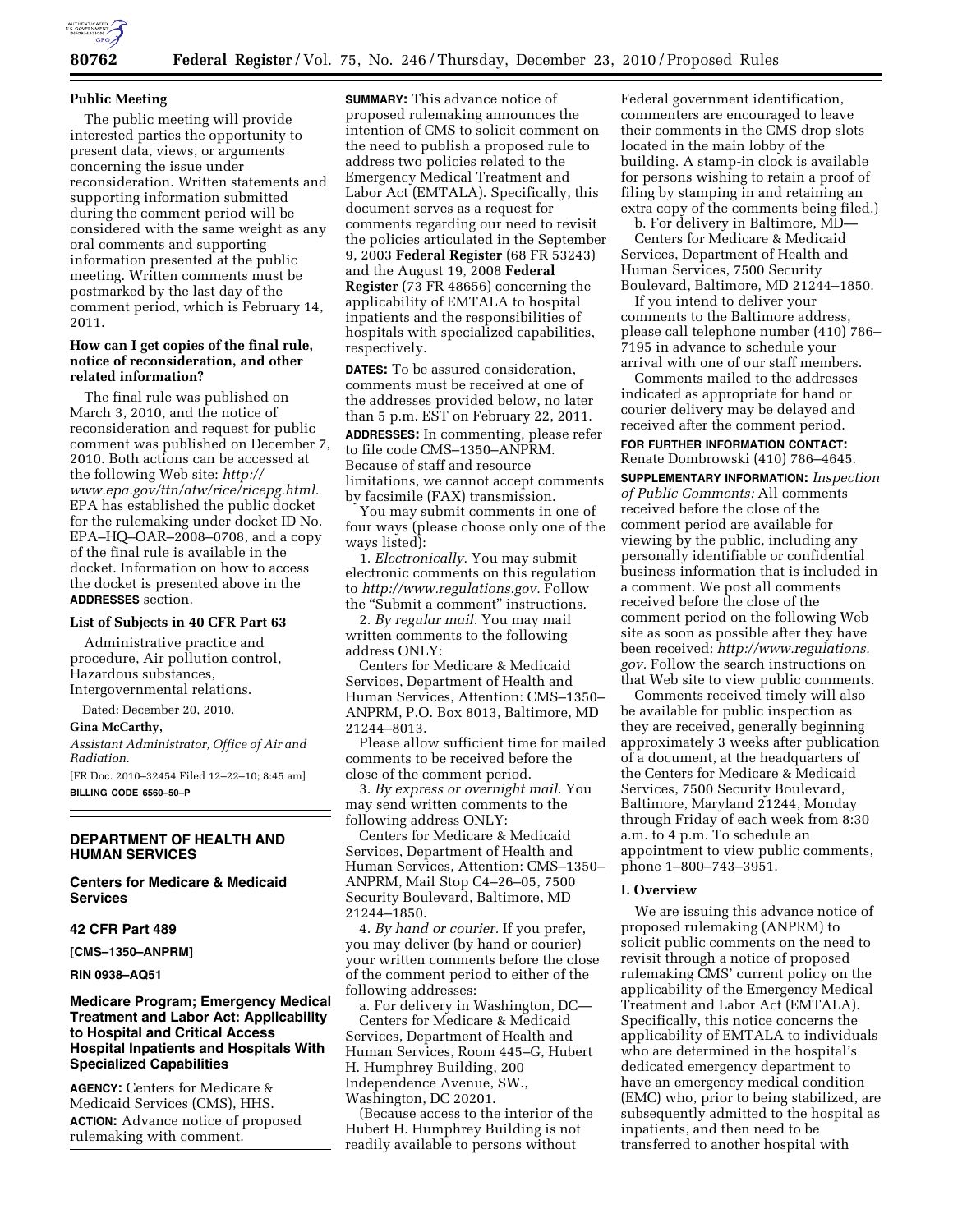specialized capabilities for stabilizing treatment.

#### **II. Background**

Sections 1866(a)(1)(I), 1866(a)(1)(N), and 1867 of the Social Security Act (the Act) were enacted as parts of the Emergency Medical Treatment and Labor Act (EMTALA). These statutory provisions impose specific obligations on certain Medicare-participating hospitals and critical access hospitals (CAHs). (Throughout this advance notice of proposed rulemaking, when we reference the obligation of a ''hospital'' under these sections of the Act and in our regulations, we mean to include CAHs as well.) These obligations concern individuals who come to a hospital's ''dedicated emergency department'' (as defined at 42 CFR 489.24(b)), and request examination or treatment for a medical condition, and apply to all of these individuals, regardless of whether they are beneficiaries of any program under the Act.

EMTALA, also known as the patient antidumping statute, was passed in 1986 as part of the Consolidated Omnibus Budget Reconciliation Act of 1985 (COBRA), Public Law 99–272. Congress incorporated these antidumping provisions within the Social Security Act to ensure that any individual with an EMC, regardless of the individual's insurance coverage, is not denied essential lifesaving services. Under section 1866(a)(1)(I)(i) of the Act, a hospital that fails to fulfill its EMTALA obligations under these provisions may be subject to termination of its Medicare provider agreement, which would result in the loss of all Medicare and Medicaid payments. In addition, section 1867(d) of the Act provides for the imposition of civil monetary penalties on a hospital and physician who negligently violate a requirement of EMTALA under section 1867 of the Act.

Section 1867 of the Act sets forth requirements for medical screening examinations for individuals who come to the hospital and request examination or treatment for a medical condition. The section further provides that if a hospital finds that such an individual has an EMC, it is obligated to provide that individual with either necessary stabilizing treatment or an appropriate transfer to another medical facility where stabilization can occur. The EMTALA statute also outlines the obligation of hospitals to receive appropriate transfers from other hospitals. Section 1867(g) of the Act states that a participating hospital that has specialized capabilities or facilities

(such as burn units, shock-trauma units, neonatal intensive care units or with respect to rural areas, regional referral centers as identified by the Secretary in regulation) shall not refuse to accept an appropriate transfer of an individual who requires these specialized capabilities or facilities if the hospital has the capacity to treat the individual. The regulations implementing section 1867 of the Act are found at 42 CFR 489.24. The regulations at 42 CFR 489.20(l), (m), (q), and (r) also refer to certain EMTALA requirements outlined in section 1866 of the Act. The Interpretive Guidelines concerning EMTALA are found at Appendix V of the CMS State Operations Manual: *[http://www.cms.gov/manuals/](http://www.cms.gov/manuals/Downloads/som107ap_v_emerg.pdf) [Downloads/som107ap](http://www.cms.gov/manuals/Downloads/som107ap_v_emerg.pdf)*\_*v*\_*emerg.pdf.* 

# *A. Applicability of EMTALA to Hospital Inpatients*

Although the focus of EMTALA routinely involves the treatment of individuals who present to a hospital's dedicated emergency department with a request for treatment of a medical condition, concerns have also arisen about the applicability of EMTALA to hospital inpatients. We have previously discussed the applicability of EMTALA to hospital inpatients in the May 9, 2002 Hospital Inpatient Prospective Payment System (IPPS) proposed rule (67 FR 31475) and the September 9, 2003 stand-alone final rule on EMTALA (68 FR 53243).

As we noted in these prior proposed and final rules, in 1999, the United States Supreme Court considered a case (*Roberts* v. *Galen of Virginia,* 525 U.S. 249 (1999)) that involved, in part, the question of whether EMTALA applies to hospital inpatients. In the context of that case, the United States Solicitor General advised the Court that HHS would develop a regulation clarifying its position on this issue. In the May 9, 2002 proposed rule, we proposed that EMTALA continue to apply to admitted individuals who are not stabilized (who presented under EMTALA), but that it would not otherwise apply to inpatients. We indicated that individuals whose conditions go in and out of apparent stability rapidly and frequently would not be considered ''stabilized'' and the hospital would continue to have an obligation to such individuals even after they are admitted. However, for all other inpatients we stated that EMTALA was intended to provide protection to individuals coming to a hospital to seek care for an EMC. Therefore, we stated that we believed the EMTALA requirements did not extend to stabilized inpatients even if they subsequently become unstable

because those inpatients are protected by a number of Medicare conditions of participation (CoPs) as well as the hospital's other legal, licensing, and professional obligations with respect to the continued proper care and treatment of its patients.

In the September 9, 2003 stand-alone final rule on EMTALA, we refined this position to state that a hospital's obligation under EMTALA ends either when the individual's EMC is stabilized or when that hospital, in good faith, admits an individual with an unstable EMC as an inpatient. That is, we stated that EMTALA does not apply to any inpatient, even one who was admitted through the dedicated emergency department, for whom the hospital had initially incurred an EMTALA obligation to stabilize, and who remained unstabilized after admission as an inpatient. We noted that other patient safeguards protect all inpatients, including the hospital CoPs as well as State malpractice law. In addition, judicial interpretation of the matter and comments we received on the proposed rule helped shape the policy articulated in the final rule. However, we also stated in the rule that a hospital could not escape liability under EMTALA by admitting an individual with no intention of treating the individual and then inappropriately transferring or discharging that individual without having met the stabilization requirement.

# *B. EMTALA Technical Advisory Group Recommendation Regarding Responsibilities of Hospitals With Specialized Capabilities*

Section 945 of the Medicare Prescription Drug, Improvement, and Modernization Act of 2003 (MMA), Public Law 108–173, required the Secretary to establish a Technical Advisory Group (TAG) to advise the Secretary on issues related to the regulations and implementation of EMTALA. The EMTALA TAG's functions, as identified in the charter for the EMTALA TAG, were as follows: (1) Review EMTALA regulations; (2) provide advice and recommendations to the Secretary concerning these regulations and their application to hospitals and physicians; (3) solicit comments and recommendations from hospitals, physicians, and the public regarding the implementation of such regulations; and (4) disseminate information concerning the application of these regulations to hospitals, physicians, and the public. The TAG met 7 times during its 30-month term, which ended on September 30, 2007. At its meetings, the TAG heard testimony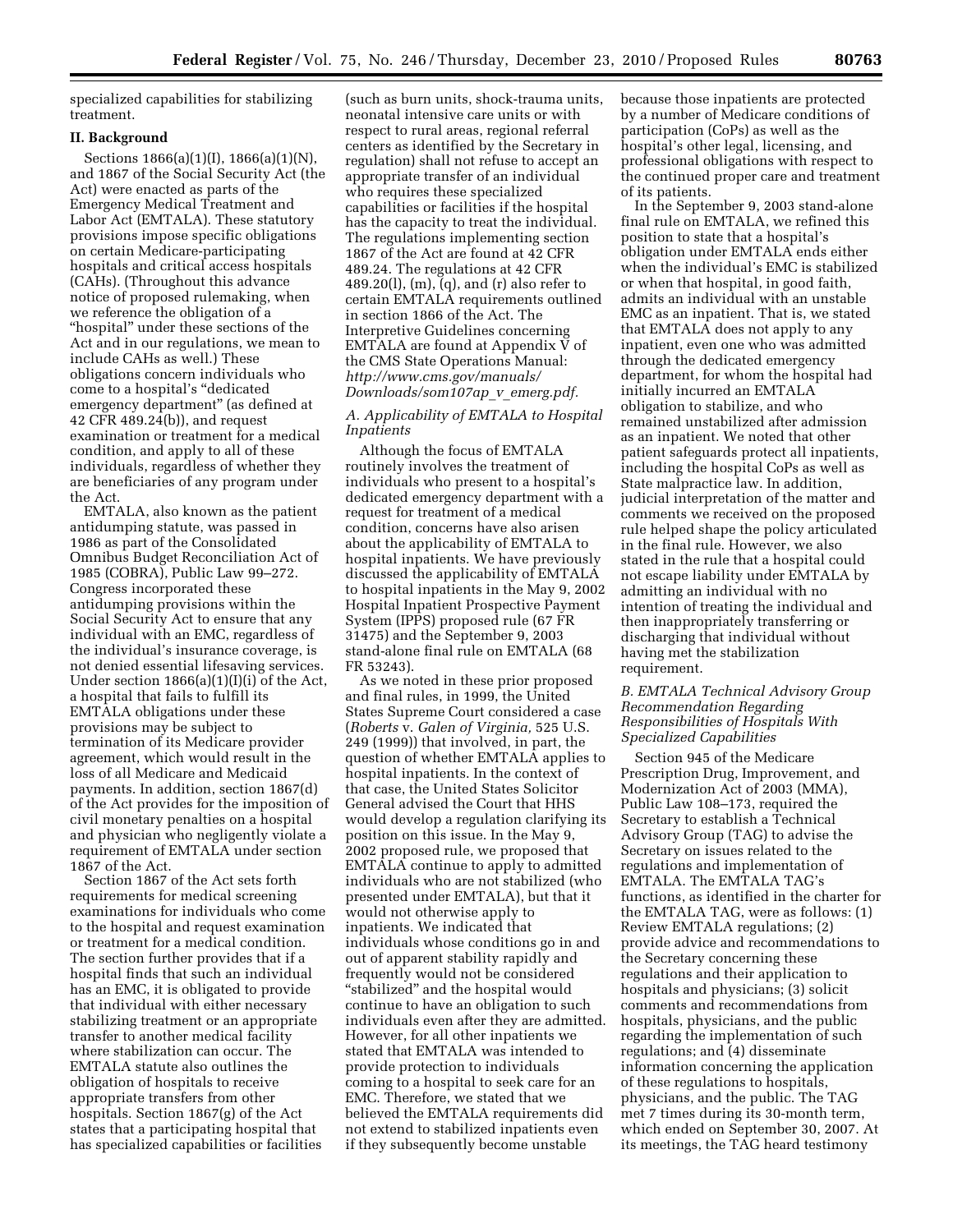from representatives of physician groups, hospital associations, and others regarding EMTALA issues and concerns. During each meeting, subcommittees established by the TAG developed recommendations, which were then discussed and voted on by members of the TAG. One of these recommendations, presented by the TAG during its September 2007 meeting calls for CMS to revise its regulations to address the situation of an individual who: (1) Presents to a hospital that has a dedicated emergency department and is determined to have an unstabilized EMC; (2) is admitted to the hospital as an inpatient for purposes of stabilizing the EMC; and (3) subsequently needs a transfer to a hospital with specialized capabilities to receive stabilizing treatment that cannot be provided by the referring hospital that originally admitted the individual.

# *C. Applicability of EMTALA to Hospital Inpatients and Responsibilities of Hospitals With Specialized Capabilities*

To further clarify our position on the applicability of EMTALA and the responsibilities of hospitals with specialized capabilities to accept appropriate transfers, the agency included as part of the April 30, 2008 IPPS proposed rule (73 FR 23669) two proposals that addressed the issue of hospital inpatients. First in the proposed rule, we stated that we believed that the obligation of EMTALA does not end for *all* hospitals once an individual is admitted as an inpatient to the hospital where the individual first presented with a medical condition that was determined to be an EMC. Rather, we stated, once the individual is admitted, the admission only affects the EMTALA obligation of the hospital where the individual first presented (the admitting hospital). In the proposed rule, we proposed that section 1867(g) of the Act (which refers to responsibilities of hospitals with specialized capabilities) requires a receiving hospital with specialized capabilities to accept a request to transfer an individual with an unstable EMC so long as the hospital has the capacity to treat that individual regardless of whether that individual was ultimately an inpatient at the admitting hospital. We stated that we believed that permitting inpatient admission at the admitting hospital to end EMTALA obligations for another hospital would seemingly contradict the intent of section 1867(g) of the Act to ensure that hospitals with specialized capabilities provide medical treatment to individuals with EMCs in order to stabilize those conditions. And we

further noted that while a hospital inpatient is protected under Medicare CoPs and may also have additional protections under State law, the obligations of another hospital under the CoPs apply only to that hospital's patients, and there is no CoP that requires a hospital to accept the transfer of a patient from an admitting facility. We proposed to interpret section 1867(g) of the Act as creating an obligation on hospitals with specialized capabilities to accept appropriate transfers of individuals for whom the admitting hospital originally had an EMTALA obligation under section 1867 of the Act, if the hospital with specialized capabilities has the capacity to treat the individuals. Thus, in the April 30, 2008 IPPS proposed rule, we proposed that when an individual originally covered by EMTALA is admitted as an inpatient at that hospital and continues to have an unstabilized EMC, a hospital with specialized capabilities has an EMTALA obligation to accept a transfer of that individual, assuming that the transfer of the individual is an appropriate transfer and that the participating hospital with specialized capabilities has the capacity to treat the individual.

We received many comments opposing the proposal concerning hospitals with specialized capabilities included in the April 30, 2008 IPPS proposed rule. The commenters stated that the proposed rule would ''reopen'' EMTALA for an admitting hospital by extending EMTALA's requirements for an ''appropriate transfer'' despite the fact that the admitting hospital's EMTALA obligations ended, under regulation, when it admitted an individual as an inpatient. The commenters also stated that, because the original admitting hospital may claim that it lacks the capacity or capability to stabilize the individual's EMC, finalizing the proposed policy would result in an increase in patient dumping and inappropriate transfers, especially to teaching hospitals, tertiary care centers, and urban safety net hospitals.

Commenters further asserted that finalizing CMS' policy as proposed would exacerbate confusion surrounding the determination of whether an individual is considered stable. That is, the admitting hospital would be required to continuously monitor the individual to determine if at any point in the emergency department or even as an inpatient, the individual experienced a period of stability since such stability would end EMTALA obligations for all hospitals that might otherwise have obligations under the law. Under this scenario, the

commenters asserted that the hospital with specialized capabilities would be forced to accept the transfer of an individual, potentially increasing the number of inappropriate or unnecessary transfers, because that hospital would be unable, with complete certainty, to determine whether or not the individual being transferred had ever experienced a period of stability.

As a result, in the August 19, 2008 IPPS final rule we stated that, due to the many concerns that the commenters raised, we believe it is appropriate to finalize a policy to state that if an individual with an unstable emergency medical condition is admitted as an inpatient, the EMTALA obligation has ended, even if the individual's EMC remains unstabilized and the individual requires treatment only available at a hospital with specialized capabilities. Put another way, we determined that a hospital with specialized capabilities does not have an EMTALA obligation to accept an appropriate transfer of an individual who had been admitted in good faith as an inpatient at the first hospital. We stated that we believed that finalizing the proposed policy might negatively impact patient care, due to an increase in inappropriate transfers, that could be detrimental to the physical and psychological health and well-being of patients. We further stated that we were concerned that finalizing the proposed rule could further burden the emergency system and could force hospitals providing emergency care to limit their services or care, thereby reducing access to emergency treatment. In addition, we stated that we were concerned about the possible disparate treatment of inpatients under the proposed policy because an individual who presented to a hospital under EMTALA might have different transfer rights than an inpatient who was admitted for an elective procedure. And we generally agreed that hospitals with specialized capabilities would accept the transfer of an inpatient with an unstable EMC even if there was no legal requirement under EMTALA to do so. We also noted that the recommendation provided by the TAG to apply EMTALA to hospital inpatients was endorsed by the group on the narrowest of margins, and that the majority of hospital representatives serving on the TAG were opposed to the recommendation. And while we adopted a final rule that limits the EMTALA responsibilities of a hospital with specialized capabilities, we encouraged the public to make us aware if the interpretation of section 1867(g) of the Act as set forth in the rule resulted in harmful refusals by hospitals with